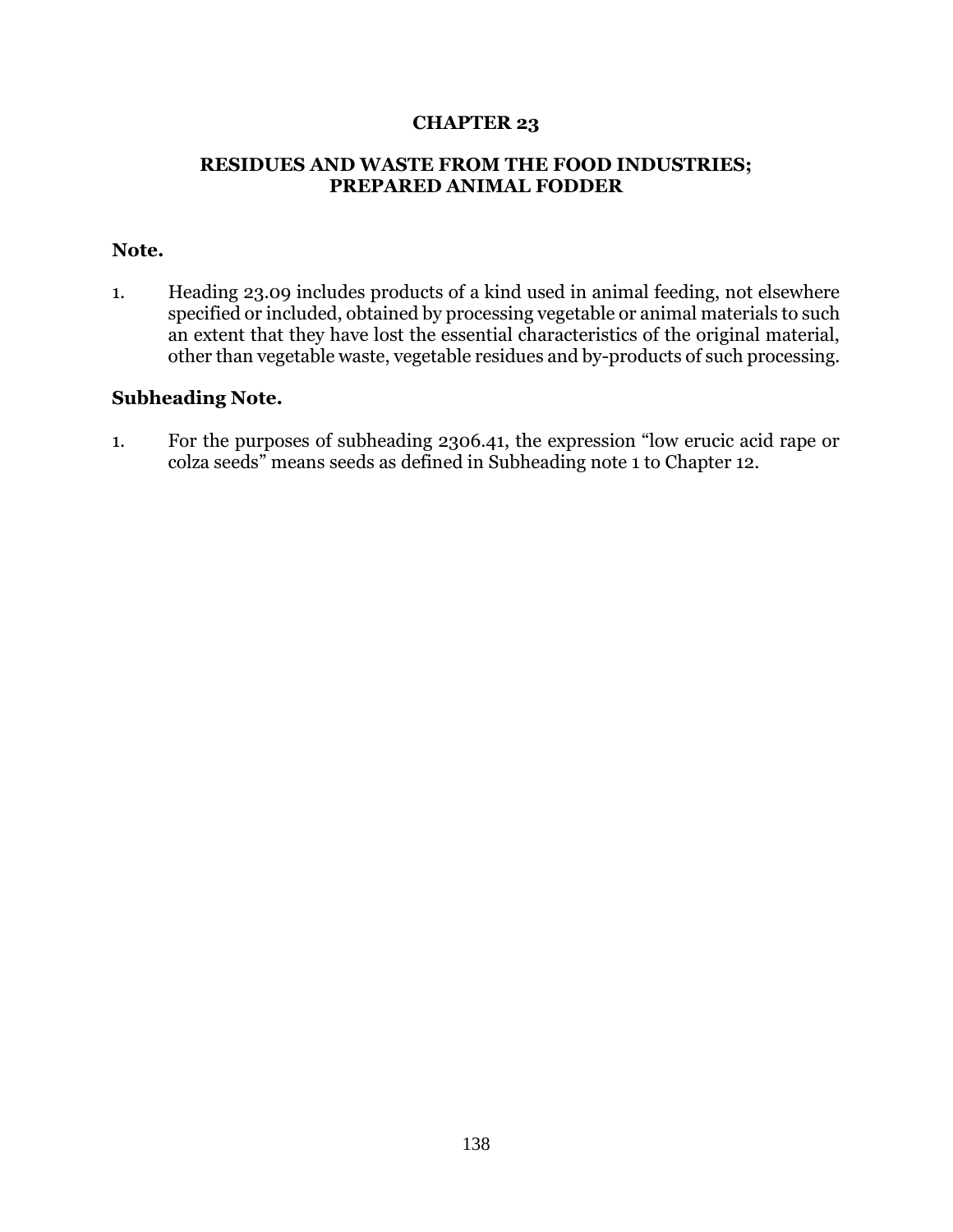| <b>HS</b> | <b>CET</b> | PR1 | <b>DESCRIPTION OF GOODS</b>                                                                                                                                                      | <b>DUTY</b><br><b>RATE</b> | <b>UNIT</b> | <b>SITC</b><br><b>REV4</b> |
|-----------|------------|-----|----------------------------------------------------------------------------------------------------------------------------------------------------------------------------------|----------------------------|-------------|----------------------------|
| 23.01     |            |     | Flours, meals and pellets, of meat or meat offal,<br>of fish or of crustaceans, molluscs or other<br>unfit<br>invertebrates,<br>for<br>aquatic<br>human<br>consumption; greaves. |                            |             |                            |
| 2301.10   | 00         |     | - Flours, meals and pellets of meat or meat offal;<br>greaves                                                                                                                    | Free                       | kg          | 081.41                     |
| 2301.20   | 00         |     | - Flours, meals and pellets, of fish or of<br>crustaceans, molluscs or other aquatic<br>invertebrates                                                                            | Free                       | kg          | 081.42                     |
| 23.02     |            |     | Bran, sharps and other residues, whether or not<br>in the form of pellets, derived from the sifting,<br>milling or other working of cereals or of<br>leguminous plants.          |                            |             |                            |
| 2302.10   | $00\,$     |     | - Of maize (corn)                                                                                                                                                                | Free                       | kg          | 081.24                     |
| 2302.30   | 00         |     | - Of wheat                                                                                                                                                                       | Free                       | kg          | 081.26                     |
| 2302.40   | 00         |     | - Of other cereals:                                                                                                                                                              |                            |             |                            |
| 2302.40   | 10         |     | --- Of rice                                                                                                                                                                      | Free                       |             | 081.29<br>1                |
| 2302.40   | 90         |     | $--$ Other                                                                                                                                                                       | Free                       | kg          | 081.29<br>9                |
| 2302.50   | 00         |     | - Of leguminous plants                                                                                                                                                           | Free                       | kg          | 081.23                     |
| 23.03     |            |     | Residues of starch manufacture and similar residues,                                                                                                                             |                            |             |                            |
|           |            |     | beet-pulp, bagasse and other waste of sugar                                                                                                                                      |                            |             |                            |
|           |            |     | manufacture, brewing or distilling dregs and waste,                                                                                                                              |                            |             |                            |
|           |            |     | whether or not in the form of pellets.                                                                                                                                           |                            |             |                            |
| 2303.10   | 00         |     | - Residues of starch manufacture and similar residues                                                                                                                            | Free                       | kg          | 081.51                     |
| 2303.20   | 00         |     | - Beet-pulp, bagasse and other waste of sugar<br>manufacture                                                                                                                     | Free                       | kg          | 081.52                     |
| 2303.30   | 00         |     | - Brewing or distilling dregs and waste                                                                                                                                          | Free                       | kg          | 081.53                     |
| 2304.00   | $00\,$     |     | Oil-cake and other solid residues, whether or not                                                                                                                                | Free                       | kg          | 081.31                     |
|           |            |     | ground or in the form of pellets, resulting from                                                                                                                                 |                            |             |                            |
|           |            |     | the extraction of soya-bean oil.                                                                                                                                                 |                            |             |                            |
| 2305.00   | 00         |     | Oil-cake and other solid residues, whether or not                                                                                                                                | Free                       | kg          | 081.32                     |
|           |            |     | ground or in the form of pellets, resulting from                                                                                                                                 |                            |             |                            |
|           |            |     | the extraction of ground-nut oil.                                                                                                                                                |                            |             |                            |
| 23.06     |            |     | Oil-cake and other solid residues, whether or not                                                                                                                                |                            |             |                            |
|           |            |     | ground or in the form of pellets, resulting from the                                                                                                                             |                            |             |                            |
|           |            |     | extraction of vegetable fats or oils, other than those of                                                                                                                        |                            |             |                            |
|           |            |     | heading 23.04 or 23.05.                                                                                                                                                          |                            |             |                            |
| 2306.10   | 00         |     | - Of cotton seeds                                                                                                                                                                | Free                       | kg          | 081.33                     |
| 2306.20   | 00         |     | - Of linseed                                                                                                                                                                     | Free                       | kg          | 081.34                     |
| 2306.30   | 00         |     | - Of sunflower seeds                                                                                                                                                             | Free                       | kg          | 081.35                     |
| 2306.40   |            |     | - Of rape or colza seeds:                                                                                                                                                        |                            |             |                            |